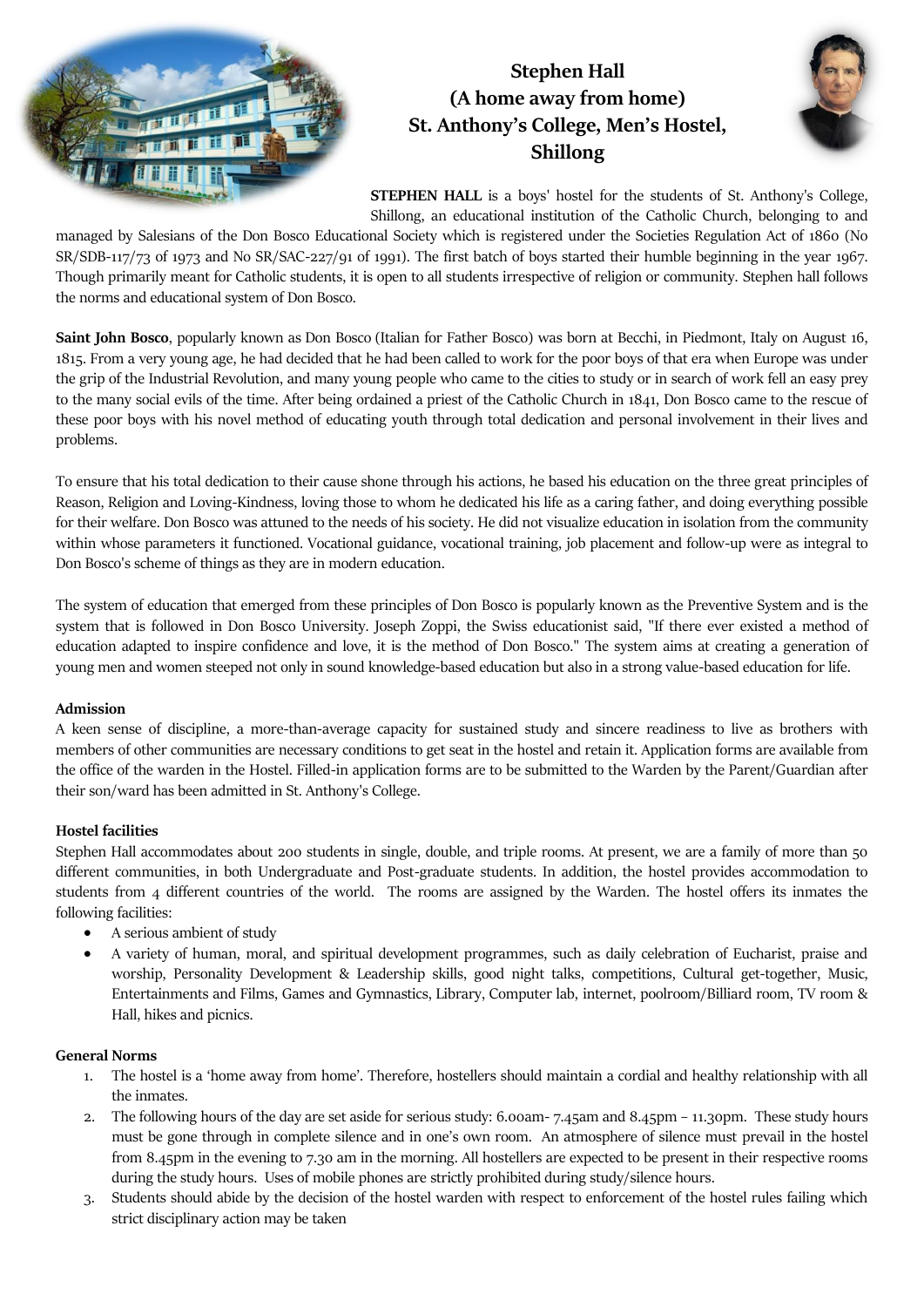- 4. Hostellers, who skip classes in the college without the permission of the Warden and the Principal, are liable to be expelled from the hostel. Those who fail in successive semester examinations forfeit their hostel seat.
- 5. Use of electrical appliances (stove, heaters, boilers etc.) is not permitted in the room. Setting up any additional fixtures in the room requires the explicit permission of the Warden. Save water and electricity. Use them as per requirement only
- 6. Anyone who spends the night outside the hostel without the written permission of the Warden and the Local Guardian will be summarily dismissed.
- 7. No meetings of any nature, except those called together by the warden or permitted by the warden may be held in the hostel premises by anyone or any organization.
- 8. Students should follow the general timetable fixed for the hostel
- 9. Students must keep their rooms neat and clean. Students are accountable for their belongings, furniture's, fixtures, and furnishings in the room provided to him. The hostel authorities will not be responsible for any loss of cash or other valuables from the room
- 10. Students should sleep only in their own allotted rooms and keep their rooms locked when they leave the hostel
- 11. An allotment of rooms is at the discretion of the warden. Students should refrain from defacing walls and furniture with drawings and writings
- 12. The hostel warden has the right to check the room at any time for maintaining order in the hostel
- 13. Students cannot bring outsiders into the hostel. Guest may be allowed on prior written permission from the warden
- 14. The use of tobacco (in any form), consumption of alcohol, and use of drugs and other intoxicants in the hostel and its premises are strictly prohibited. Anyone found violating the rule will be subject to serious disciplinary action
- 15. Hostellers desiring to go out of the campus shall obtain permission from the warden before going out and register their where-about in the movement register
- 16. Admission to the hostel is on an annual basis and may not be renewed for lack of compliance with the hostel discipline. Serious breach of hostel discipline will invite dismissal from the hostel
- 17. Prayer moments in the hostel shall be respected by all
- 18. Financial commitments of the hostel shall be met on time and failure to do so will invite dismissal.
- 19. In addition to these general norms, the Rector/Principal/Warden may issue additional rules or orders at any time for the better management of the hostel. Every hosteller shall be bound by them

#### **Fees Structure**

The following fees are to be paid at the time of admission, even if the admission is for less than a full academic year: admission fee, establishment fee (for 12 months), room rent (for 12 months) and caution deposit. This amount, except caution deposit, will not be refunded under any circumstance even if the student leaves the hostel or is asked to leave the hostel during the year for any reason whatsoever.

**Please Note:** Stephen Hall is known round the country for its dedicated service to college students by providing them with an atmosphere of serious study, character formation, religious instructions, and other programmes aimed at an integral formation of young persons in the spirit and philosophy of Don Bosco. Should anyone feel that the rules are too much of a burden, let him not apply for residence at Stephen Hall.